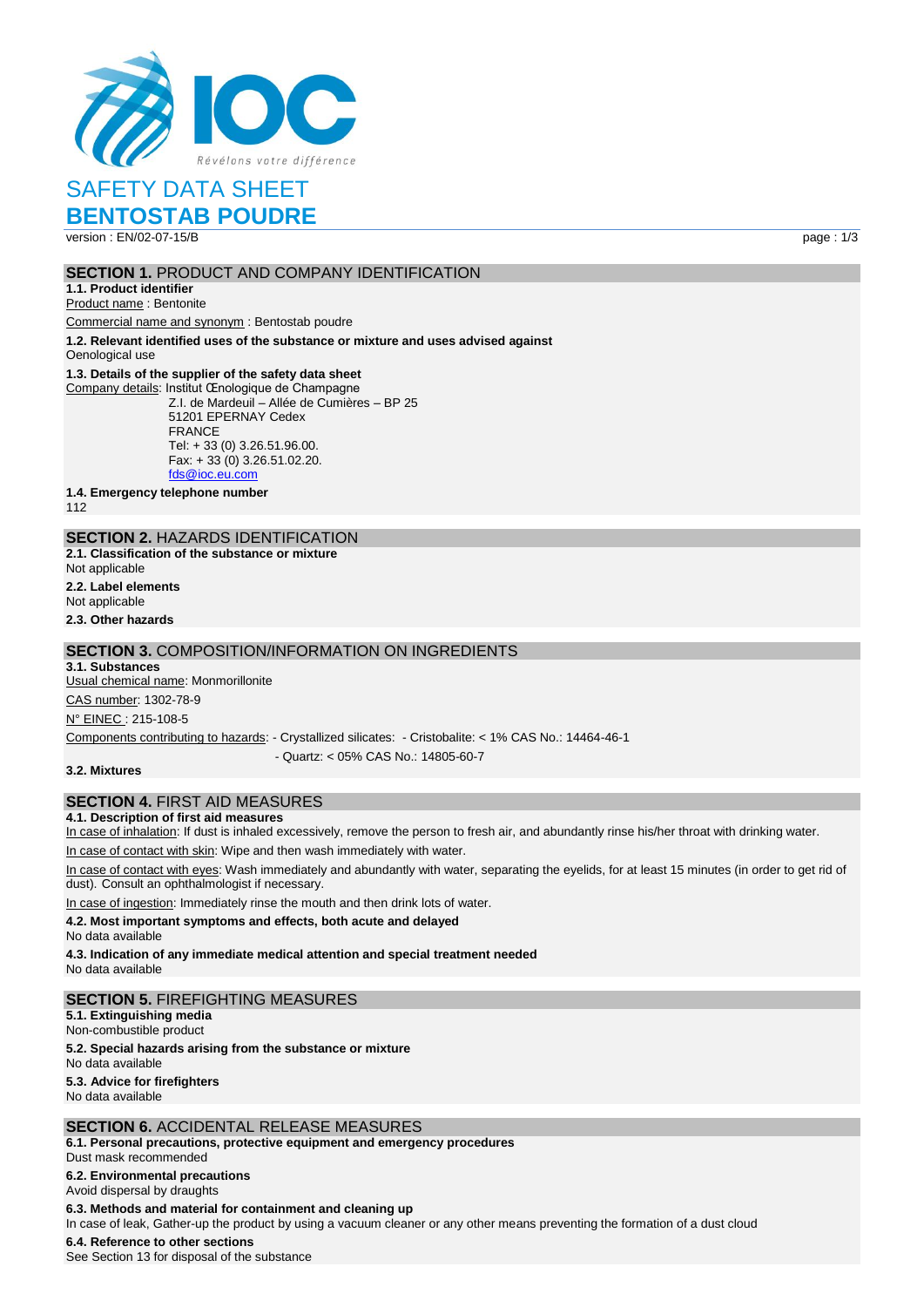

# SAFETY DATA SHEET

## **BENTOSTAB POUDRE** version : EN/02-07-15/B page : 2/3

**SECTION 7.** HANDLING AND STORAGE

#### **7.1. Precautions for safe handling**

- Technical measures: ensure that cold water sources and eye fountains are in close proximity.

- Protect workers from exposure: prevent the formation and dissemination of dust clouds in air.

- Other precautions: do not breath in dust.

#### **7.2. Conditions for safe storage, including any incompatibilities**

Store at room temperature in a dry room away from damp.

**7.3. Specific end use(s)**

#### **SECTION 8.** EXPOSURE CONTROL / PERSONAL PROTECTION

**8.1. Control parameters** Refer to section 15. **8.2. Exposure controls** Respiratory protection: Wear a dust mask if necessary. Eye protection: Protective glasses.

#### **SECTION 9.** PHYSICAL AND CHEMICAL PROPERTIES

**9.1. Information on basic physical and chemical properties** Apperance : powder Odour : None Odour threshold : No data available pH: No data available Melting / freezing point : No data available Initial boiling point and boiling range : No data available Flash point : No data available Evaporation rate: No data available Flammability (solid, gas) : No data available Upper/lower flammability or explosive limits: No data available Vapour pressure : No data available Vapour density: No data available Relative density: No data available Solubility(ies); No data available Partition coefficient: n-octanol/water: No data available Auto-ignition temperature: No data available Decomposition temperature: No data available Viscosity : No data available Explosive properties: No data available Oxidising properties: No data available **9.2. Other information**

#### **SECTION 10. STABILITY AND REACTIVITY**

**10.1. Reactivity** No data available **10.2. Chemical stability** The product is stable under normal conditions of storage and handling **10.3. Possibility of hazardous reactions** No data available **10.4. Conditions to avoid** No data available **10.5. Incompatible materials** No data available **10.6. Hazardous decomposition products** No data available